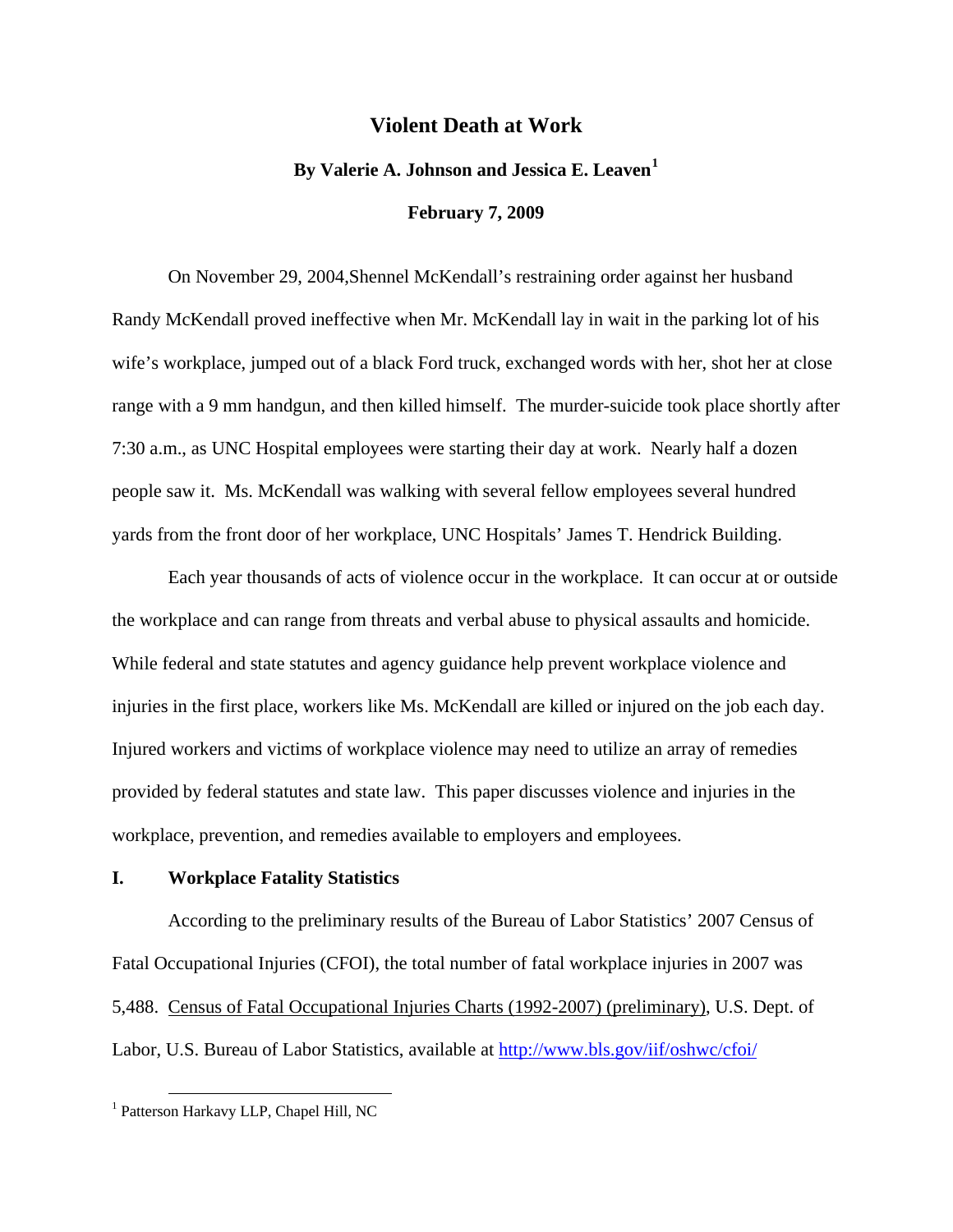[cfch0006.pdf.](http://www.bls.gov/iif/oshwc/cfoi/cfch0006.pdf) There were 610 workplace homicides in 2007 in the United States. For the first time since 2004, homicides ranked as the third-leading cause of fatal occupational injury in 2007, behind highway incidents and falls. The number of fatal work injuries to men was 5,071, and the number of fatal work injuries to women was 417. Id. National fatality figures for 2008 have not yet been tabulated.

 The 2007 CFOI ranked North Carolina ninth for the highest number of fatalities in the United States with a total of 158 workplace fatalities in 2007. Id. Workplace assaults and violent acts ranked as the second-leading cause of death in North Carolina in 2007, behind transportation incidents. Fatal Occupational Injuries in North Carolina, U.S. Dept. of Labor, U.S. Bureau of Labor Statistics, available at [http://www.bls.gov/iif/oshwc/cfoi/tgs/](http://www.bls.gov/iif/oshwc/cfoi/tgs/2007/iiffi37.htm) [2007/iiffi37.htm.](http://www.bls.gov/iif/oshwc/cfoi/tgs/2007/iiffi37.htm) Out of the 31 assaults and violent acts, there were 25 workplace homicides in 2007 in North Carolina. The number of fatal work injuries to men was 144, and the number of fatal work injuries to women was 114. Id.

 According to figures released by the North Carolina Department of Labor (NCDOL), workplace fatalities rose in North Carolina in 2008 after three years of decline. Job deaths are up 31 percent in N.C., Charlotte Observer (Jan. 8, 2008), available at [http://www.charlotteobserver.](http://www.charlotteobserver.com/597/story/458678.html) [com/597/story/458678.html.](http://www.charlotteobserver.com/597/story/458678.html) There were 59 workplace deaths in 2008, compared to 45 workplace deaths in 2007. The NCDOL figures are substantially less than the Bureau of Labor Statistics' figures because the NCDOL does not count a number of fatalities, such as transportation incidents, assaults and violent acts, and heart attacks on the job, that are included in the CFOI. Id.

 The national economic crisis could further increase workplace fatalities and injuries across the United States. The poor economy can put pressure on employers to cut back on their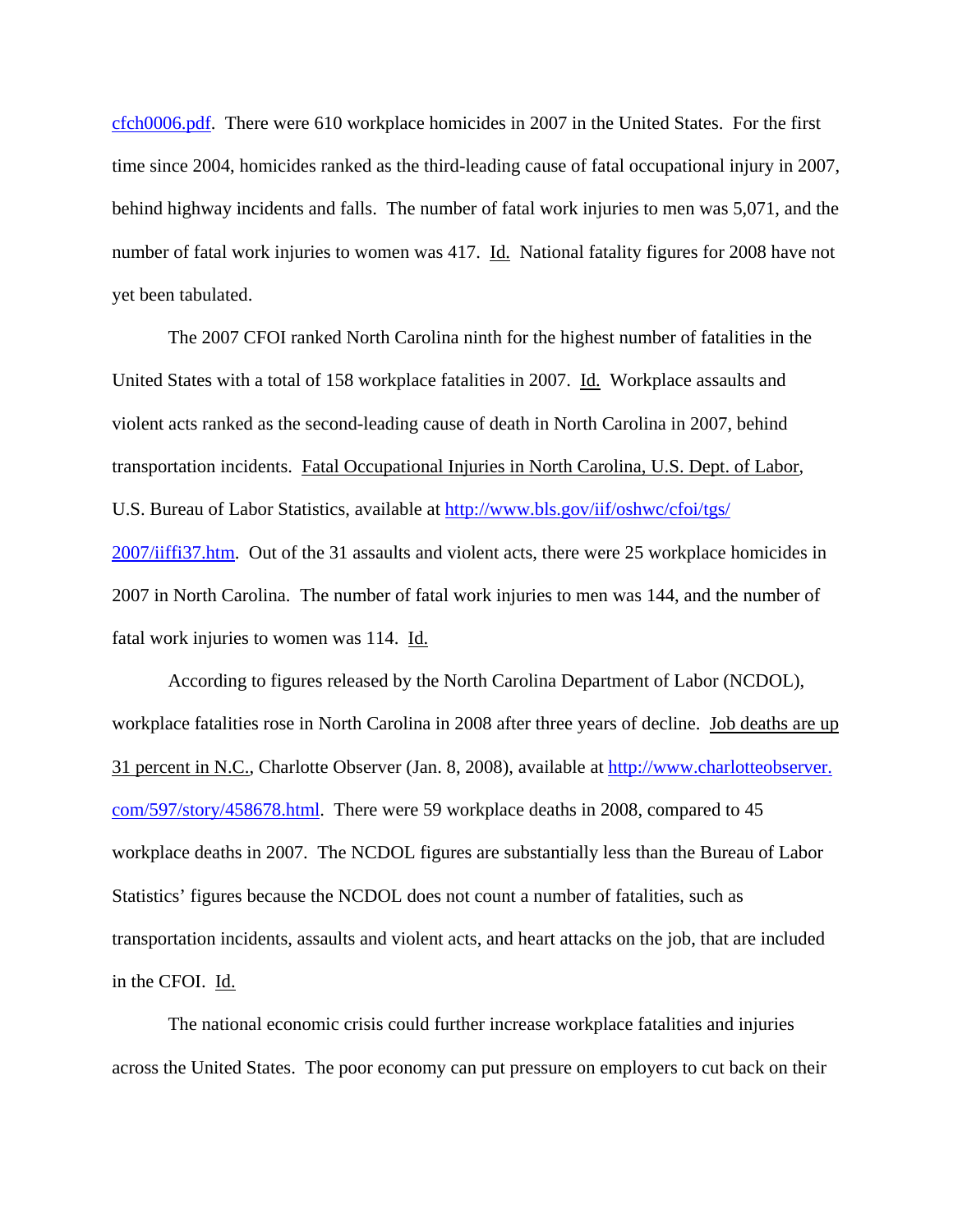safety precautions. Workers will be in greater danger if employers do this. Id. It is also wellknown that poverty and financial stress correlate with higher levels of violence. The sagging economy could lead to an increase in workplace violence.

# **II. The Occupational Safety and Health Act and Equivalent State Statutes**

A. The Occupational Safety and Health Act

The Occupational Safety and Health Act of 1970 ("OSH Act") is the primary federal law

regulating workplace safety and health. 29 U.S.C. §§ 651-678. The basic legal obligations of

employers and employees are set forth in 29 U.S.C. § 654:

(a) Each employer –

(1) shall furnish to each of his employees employment and a place of employment which are free from recognized hazards that are causing or are likely to cause death or serious physical harm to his employees;

(2) shall comply with occupational safety and health standards promulgated under this chapter.

(b) Each employee shall comply with occupational safety and health standards and all rules, regulations and orders issued pursuant to this chapter which are applicable to his own actions and conduct.

The Occupational Safety and Health Administration ("OSHA") has promulgated safety

standards that regulate many hazards in the Nation's workplaces. Some examples of hazards that

are regulated by specific safety standards include falls, machine guarding, lockout/tagout,

confined spaces, powered industrial trucks, electrical wiring, and electrical design. In addition to

safety standards, the agency has set forth standards and regulations regulating dangerous

substances in the workplace. Some examples of substances regulated by these health standards

and regulations are asbestos, lead, formaldehyde, methylene chloride, and hexavalent chromium.

These and other standards contain substantive requirements that must be implemented in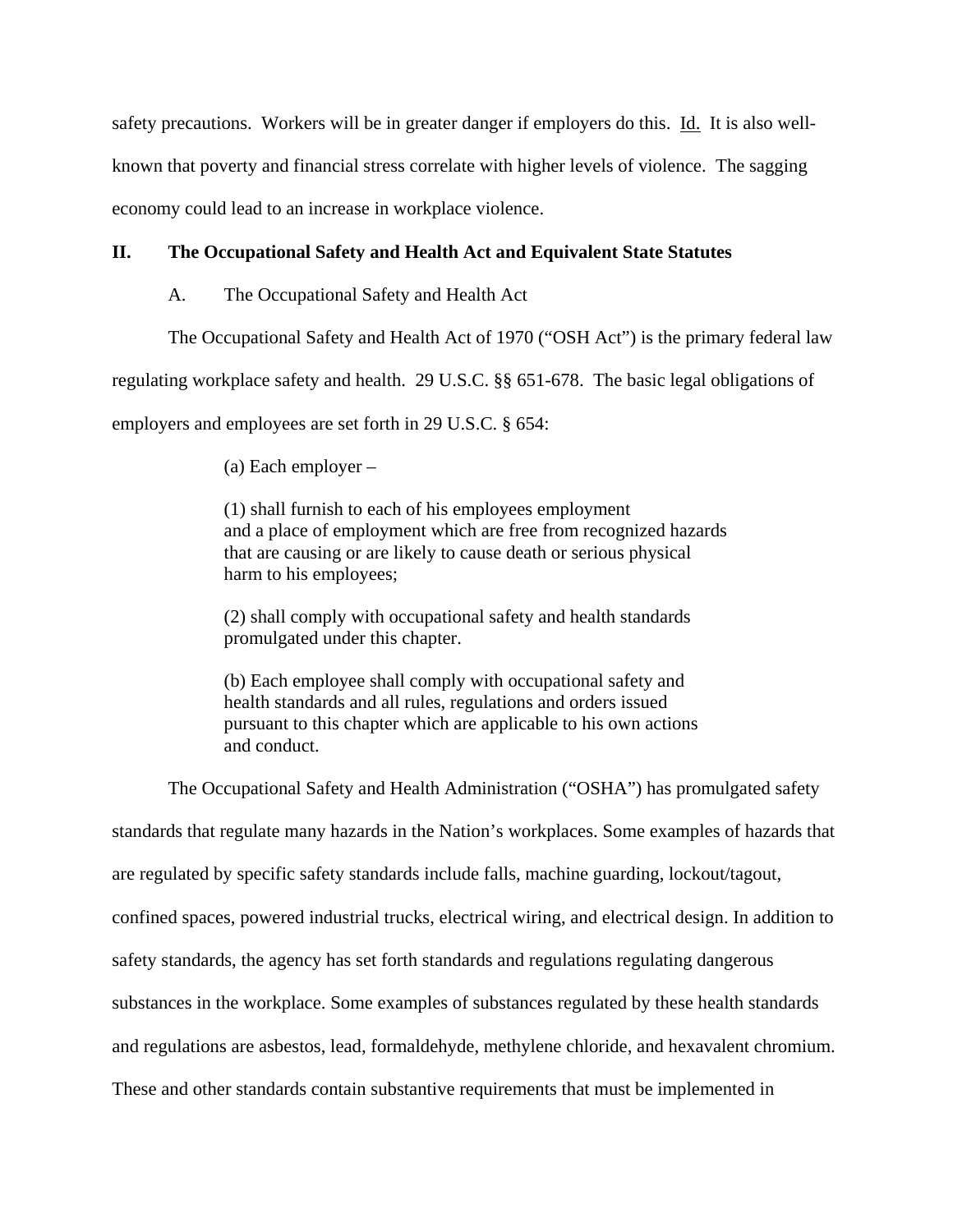workplaces in order to comply with the statute. Most of these standards also contain training and record keeping requirements.

 In order to prove a violation of a specific safety or health standard, the Secretary of Labor must prove: (1) the applicability of the standard, (2) the employer's non-compliance with the standard, (3) employee exposure or access to the violative condition or hazard, and (4) that the employer had knowledge or constructive knowledge of the violative condition or hazard. E.g., Secretary of Labor v. Federal Express, OSHRC No. 96-1722 (2007).

 In addition to the specific standards promulgated by OSHA, employers must comply with the general duty to provide a workplace free of recognized hazards set forth in 29 U.S.C. §  $654(a)(1)$  ("General Duty Clause"). There are four elements to a violation of the General Duty Clause. The Secretary of Labor must prove:

> (a) the existence of a hazard that was recognized either by the cited employer or generally within the employer's industry;

(b) that the hazard was causing or likely to cause death or serious physical harm;

(c) that the employer failed to render its workplace free of the hazard; and

(d) that there is a feasible means of abatement which would have enabled the employer to eliminate or to materially reduce the hazard.

Caterpillar v. OSHRC, 122 F.3d 437 (7th Cir. 1997); UAW v. General Dynamics Land Systems, 815 F.2d 1570 (D.C. Cir. 1987).

 OSHA uses the requirements of the General Duty Clause to take action with respect to hazards that are not covered by a specific safety or health regulation. Thus, for example, it has challenged employer practices which create ergonomic hazards by means of the General Duty Clause. Secretary of Labor v. Pepperidge Farm, 17 BNA OSHC 1993 (1997); Secretary of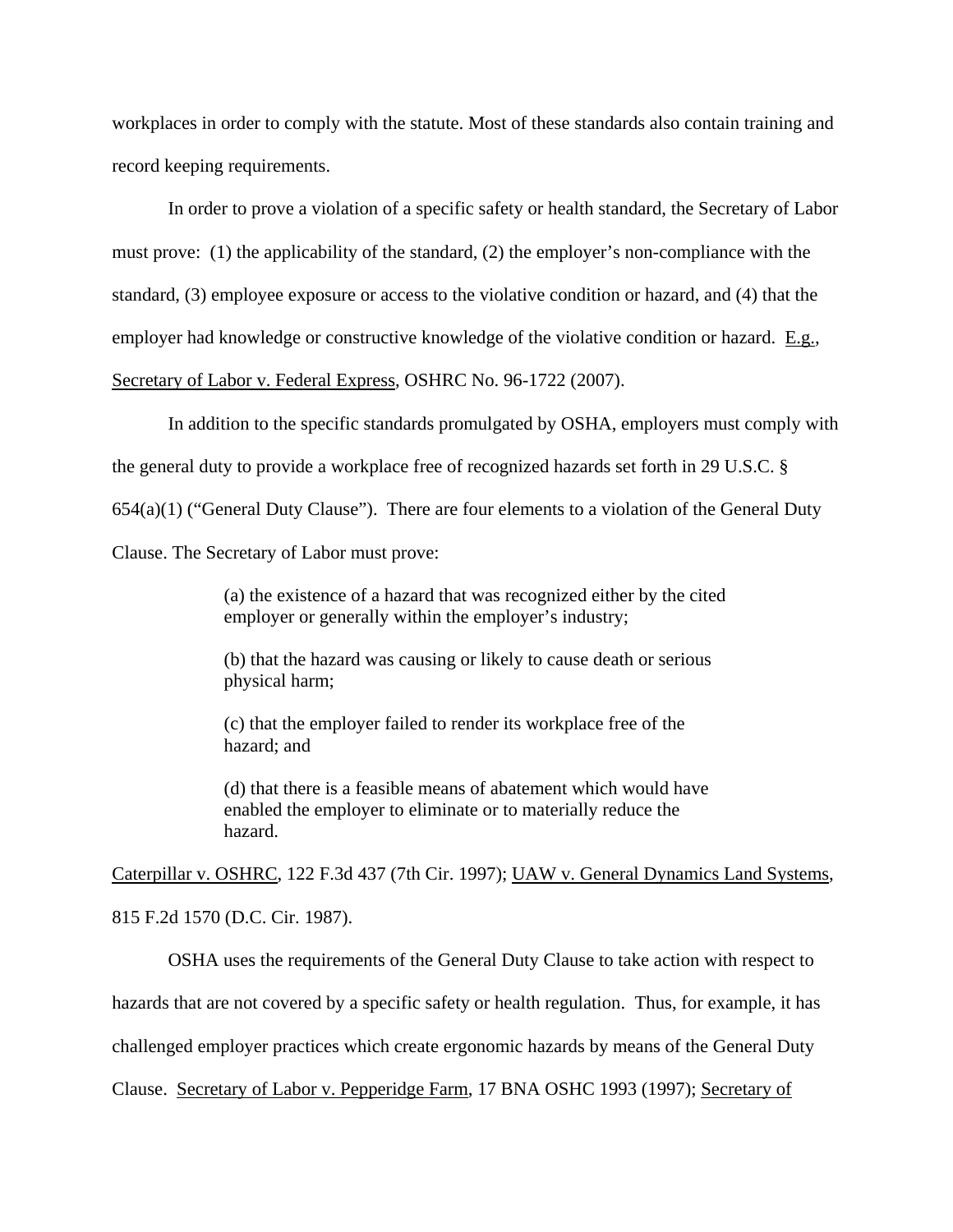Labor v. Beverly Enterprises, 19 BNA OSHC 1161 (2000). Additionally, the General Duty Clause prevents an employer from maintaining a condition that it knows to be hazardous, even though the employer is in compliance with more specific health or safety regulations. In other words, an employer violates the OSH Act, even if it is in compliance with all specific standards, if it knows that those specific standards are inadequate to protect its workers against the hazards of its particular workplace. UAW v. General Dynamics Land Systems, 815 F.2d 1570 (D.C. Cir. 1987).

 The OSH Act also imposes a variety of record-keeping obligations on employer. First and foremost, the employer must maintain the OSHA 300 log, which is a list of injuries and illness that have occurred because of workplace conditions. The employer must make this log available to employees and their representatives. The employer must also compile an annual summary of the log and post it at the workplace. Finally, the employer is required to prepare an incident report for each illness or injury.

 Second, under the Hazard Communication Standard, 29 C.F.R. § 1910.1200, the employer must implement a comprehensive program to warn employees about the hazardous substances they encounter in the workplace. Under the standard, the employer must develop a detailed, written plan that describes how the standard has been implemented. The employer must label containers which contain hazardous substances and must maintain Material Data Safety Sheets in a place where they can be easily accessed by workers. It also must train employees in the methods of avoiding and controlling exposure to these substances.

 Third, 29 C.F.R. § 1910.1020 requires employers to disclose employee exposure and employee medical records to employees and their representatives. Employers must maintain these records, and they must make them available on request. Exposure records include both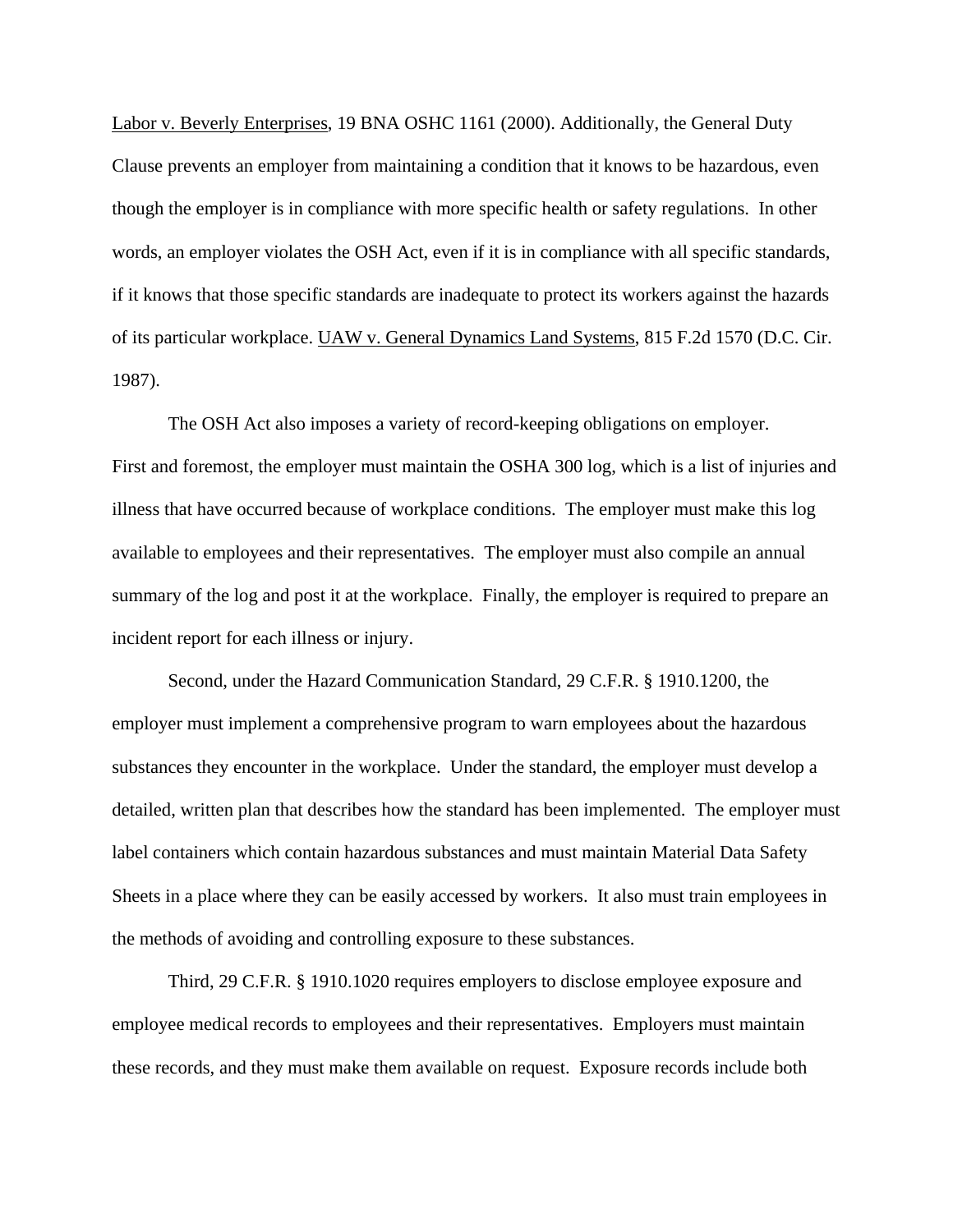measurements of toxic substances and other records of working conditions that might be relevant to exposure. If an employee does not consent to the disclosure of exposure records, a union may obtain them if it can show "with reasonable particularity" that there is an occupational health need for the records.

 Fourth, many of the specific safety and health standards require the employer to keep specific kinds of documentation. Among the most important are the noise standard, the permitrequired confined space standard, the lockout/tagout standard, and the powered industrial truck standard. The noise standard requires the employer to develop a hearing conservation program to carry out monitoring and to implement an annual audiometric testing program. 29 C.F.R. § 1910.95. The permit-required confined space program requires employers to identify dangerous confined spaces and to implement a written permit program to ensure safe access and exit for employees. The standard also requires that an employer train employees in the requirements of the standard. Id. § 1910.146. The lockout/tagout standard requires the employer to implement a specific program, which includes employee training and periodic inspections to insure that machines do not crush or maim employees while they are being serviced or maintained. Id. § 1910.147. The powered industrial truck standard requires an employer to train employees in the proper use of those trucks, like forklifts, and to document that training. It also requires an employer to document the preventative maintenance of the vehicles. Id. § 1910.178.

 Finally, it is important to know that OSHA inspection files are public records that may be obtained under the provisions of the applicable Freedom of Information Act. The statute is enforced by the U.S. Department of Labor unless a state has adopted a "state plan" that is approved and monitored by OSHA. State plans must set job and safety health standards that are "at least as effective" as the federal standards. Most states adopt standards identical to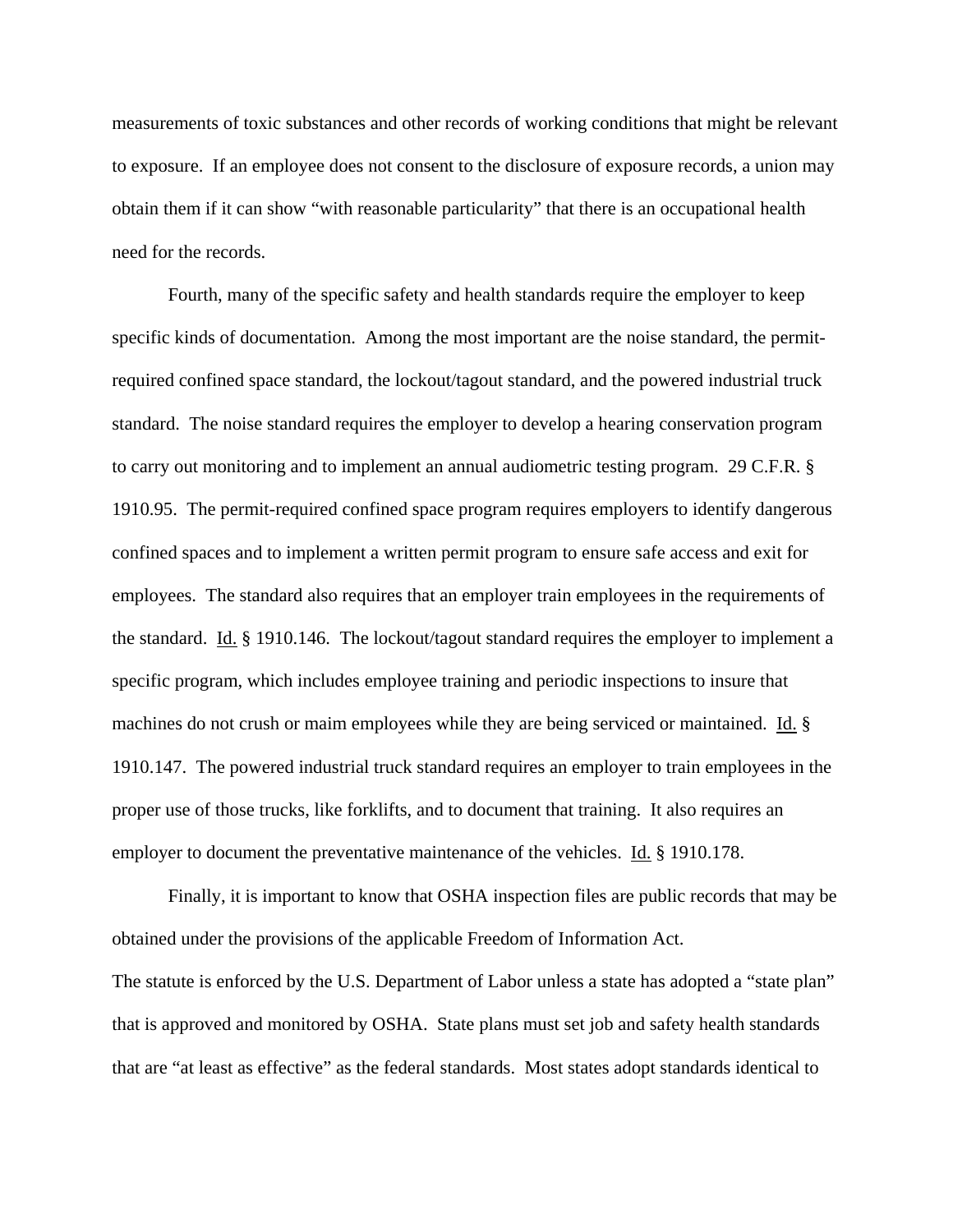the federal ones. States also have the option to promulgate standards covering hazards not addressed by federal standards. Twenty-one states have approved state plans for private and public sector employees. $2$ 

## B. The North Carolina State Plan

 The North Carolina State plan was initially approved on February 1, 1973, and OSHA announced the final approval of the North Carolina State plan on December 18, 1996. The North Carolina Department of Labor (NCDOL) is charged with promoting the "health, safety and general well-being" of more than 4 million workers in North Carolina. The North Carolina Commissioner of Labor has broad regulatory and enforcement powers to carry out the NCDOL's duties and responsibilities. The NCDOL is divided into three divisions: Administration, Occupational Safety and Health, and Standards and Inspections. The Occupational Safety and Health (OSH) Division is responsible for administering the North Carolina Occupational Safety and Health Act of 1973 ("NC OSH Act").

 The OSH Division is divided into five main bureaus. The Agricultural Safety and Health Bureau conducts preoccupancy inspections for migrant labor camps and conducts other inspections to ensure compliance with applicable agricultural safety and health standards. The Compliance Bureau manages complaints and conducts random inspections of North Carolina businesses to ensure compliance with applicable workplace safety and health standards. The Consultative Services Bureau provides free, on-site consultation upon employer request to help employers comply with workplace safety and health standards. The Education, Training and Technical Assistance bureau coordinates and conducts various outreach programs, reviews the

<span id="page-6-0"></span> <sup>2</sup> Alaska, Arizona, California, Hawaii, Indiana, Iowa, Kentucky, Maryland, Michigan, Minnesota, Nevada, New Mexico, North Carolina, Oregon, South Carolina, Tennessee, Utah, Vermont, Virginia, Washington, and Wyoming. Puerto Rico and the Virgin Islands also have state plans. Connecticut and New York have state plans that cover only public employees.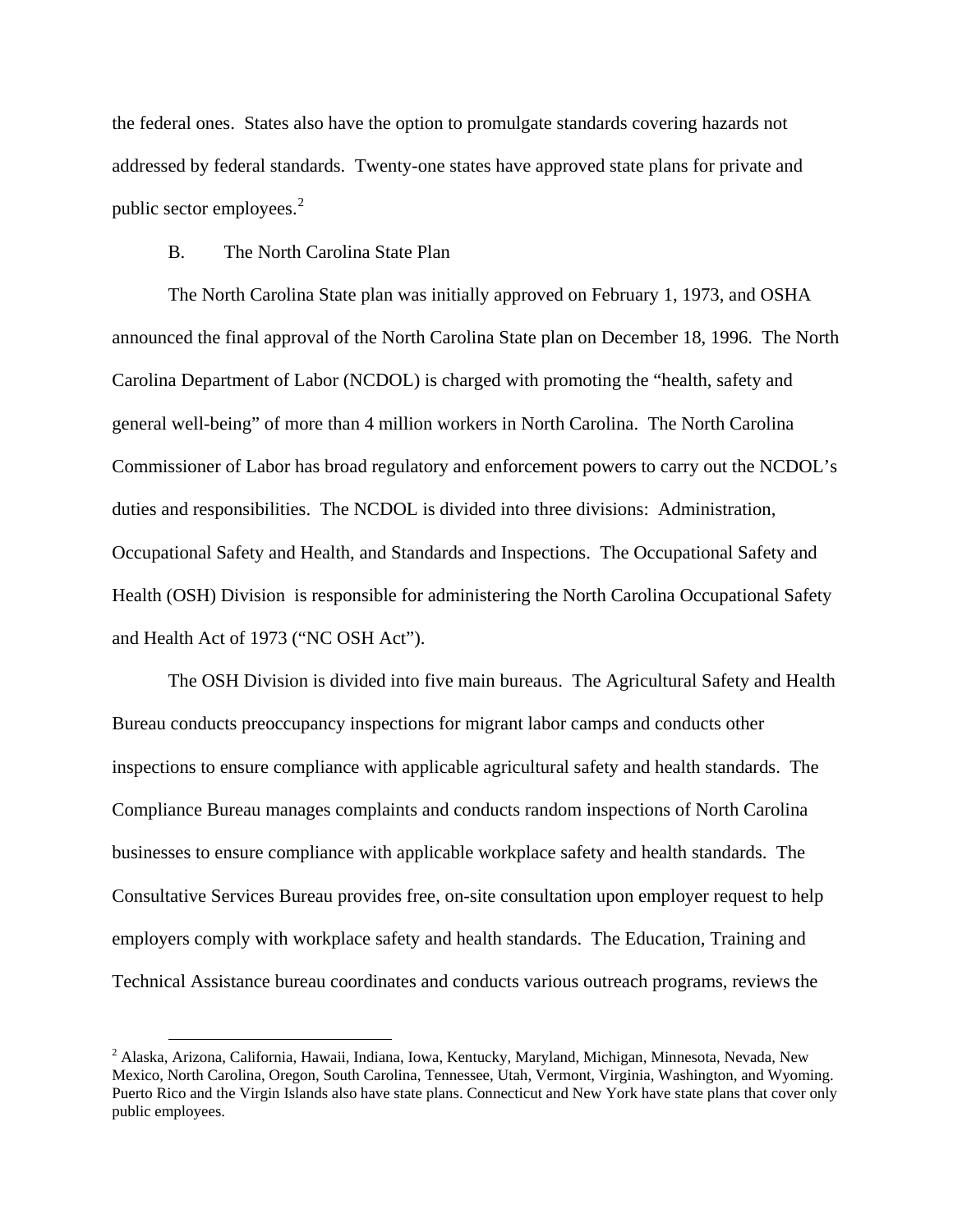federal standards for state adoption, coordinates state-specific rulemaking activities, distributes

OSH publications, and provides interpretive guidance to employers and employees. The

Planning, Statistics and Information Management bureau provides statistical data about North

Carolina employers.

North Carolina has a limited number of state-specific standards adopted in Title 13 of the

North Carolina Administrative Code. NCDOL state-specific standards for General Industry

include:

• Hazardous Materials: 13 NCAC 07F.0103, Hazardous Waste Operations and Emergency Response

• Electric Power Generation, Transmission, and Distribution: 13 NCAC 07F. 0105, Fall Protection

• Toxic and Hazardous Substances: NCAC 07F. 0106, Air Contaminants

NCDOL state-specific standards for Construction Industry include:

- General Safety and Health Provisions: 13 NCAC 07F. 0202
- Occupational Health and Environmental Controls: 13 NCAC 07F. 0203, Non-ionizing Radiation
- Steel Erection: 13 NCAC 07F. 0205, Fall Protection
- Power Transmission and Distribution: 13 NCAC 07F. 0206
- Toxic and Hazardous Substances: 13 NCAC 07F. 0207, Bloodborne Pathogens

Additional NCDOL state-specific standards:

• Shops Fabricating Structural Steel and Steel Plate: 13 NCAC 07F. 0401

- Communication Towers: 13 NCAC 07F. 0601
- Blasting and use of Explosives: 13 NCAC 07F. 0701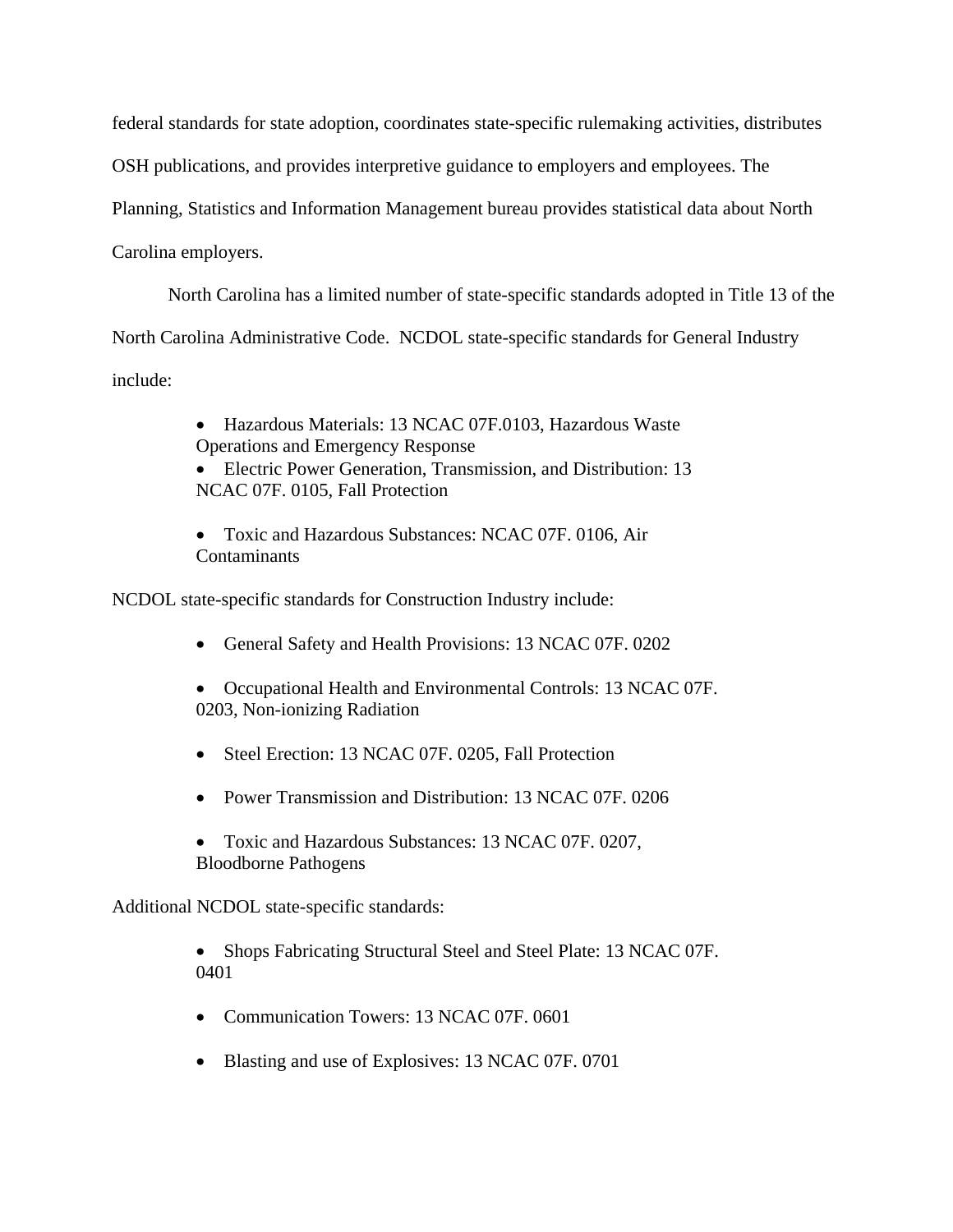• Agriculture: 13 NCAC 07F. 0302 (Scope is not affected by number of employees)

Additional information about NCDOL state-specific standards is available at [http://www.nclabor.com/osha/etta/state\\_specific\\_rules/stds.htm.](http://www.nclabor.com/osha/etta/state_specific_rules/stds.htm)

## **III. Workplace Violence**

#### A. Federal OSHA Requirements

 There are currently no specific federal standards which specifically address workplace violence. The OSH Act's General Duty Clause provides that "each employer shall furnish to each of his employees employment and a place of employment which are free from recognized hazards that are causing or are likely to cause death or serious physical harm to employees." 29 U.S.C. § 654(a)(1).

 OSHA developed an enforcement policy with regard to workplace violence as early as 1992 in a letter of interpretation that stated: "In a workplace where the risk of violence and serious personal injury are significant enough to be "recognized hazards," the general duty clause would require the employer to take feasible steps to minimize those risks. Failure to implement feasible means of abatement of these hazards could result in the finding of an OSH Act violation." 12/10/1992 - OSHA policy regarding violent employee behavior, U.S. Dept. of Labor, OSHA, available at [http://www.osha.gov/pls/oshaweb/owadisp.show\\_document?p\\_table](http://www.osha.gov/pls/oshaweb/owadisp.show_document?p_table=INTERPRETATIONS&p_id=20951)  $=$ INTERPRETATIONS&p\_id=20951. OSHA's interpretation of the General Duty Clause was also reaffirmed in a 2006 opinion letter. 09/13/2006 – Request for OSHA national policy banning guns from the workplace and OSHA enforcement policy regarding workplace violence, U.S. Dept. of Labor, OSHA, available at [http://www.osha.gov/pls/oshaweb/owadisp.](http://www.osha.gov/pls/oshaweb/owadisp.show_document?p_table=INTERPRETATIONS&p_id=25504) [show\\_document?p\\_table=INTERPRETATIONS&p\\_id=25504](http://www.osha.gov/pls/oshaweb/owadisp.show_document?p_table=INTERPRETATIONS&p_id=25504). The OSHA Fact Sheet on Workplace Violence also states that if an employer does not take reasonable steps to prevent or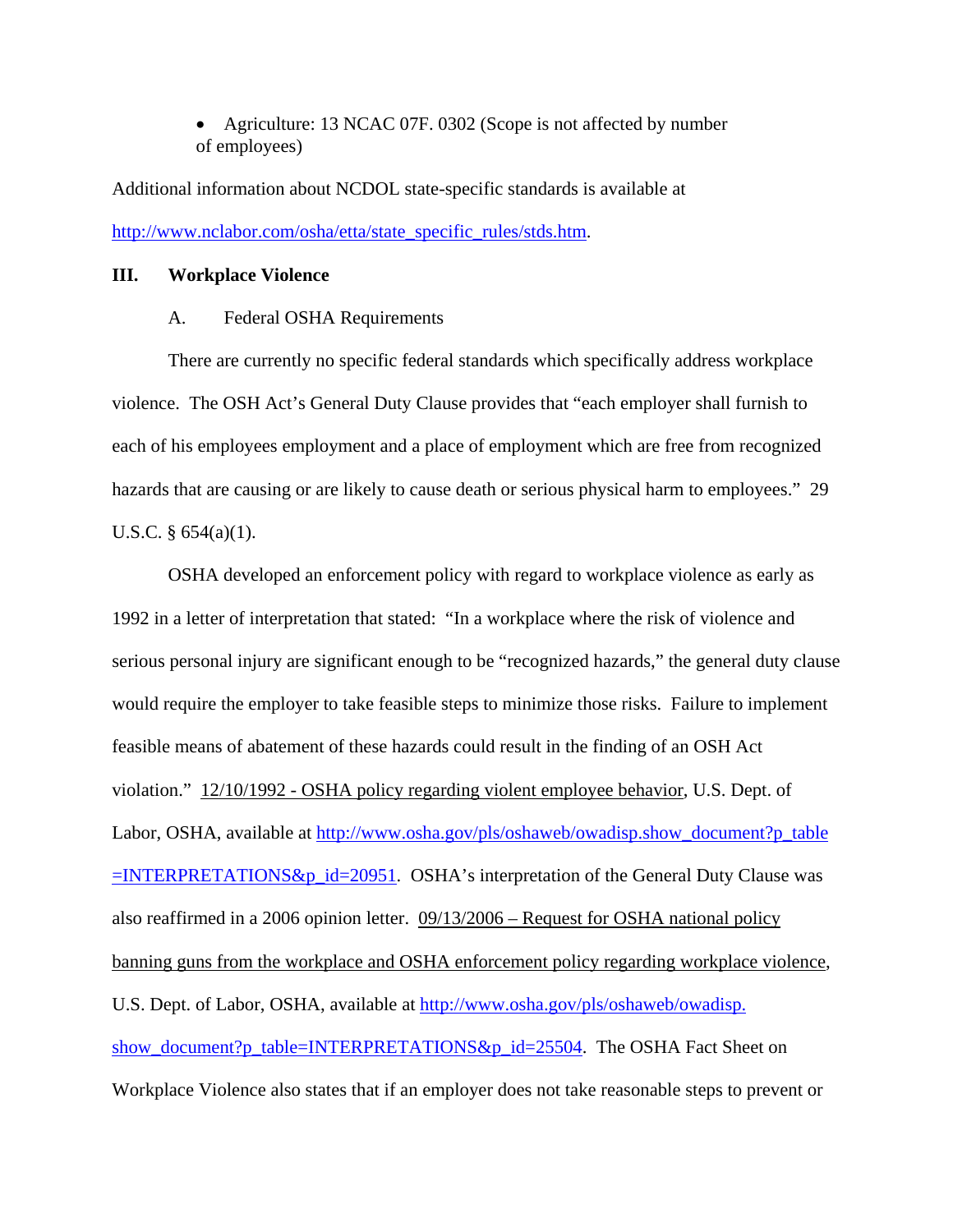abate a recognized violence hazard, the employer can be cited for violation of the General Duty Clause. OSHA Fact Sheet: Workplace Violence, U.S. Dept. of Labor, OSHA (2002) ("OSHA Fact Sheet"), available at [http://www.osha.gov/OshDoc/data\\_General\\_Facts/factsheet](http://www.osha.gov/OshDoc/data_General_Facts/factsheet-workplace-violence.pdf)[workplace-violence.pdf](http://www.osha.gov/OshDoc/data_General_Facts/factsheet-workplace-violence.pdf)

## B. Federal OSHA Guidelines

 The Occupational Safety and Health Administration, United States Department of Labor ("OSHA"), has developed workplace violence guidelines and recommendations to reduce workplace violence. OSHA has issued guidelines for healthcare and social service operations and night retail establishments. Guidelines for Preventing Workplace Violence for Health Care & Social Service Workers, U.S. Dept. of Labor, OSHA, Pub No. 3148 (2004), available at <http://www.osha.gov/Publications/osha3148.pdf>(hereinafter "Health Care Guidelines"); Recommendations for Workplace Violence Prevention Programs in Late-Night Retail Establishments, U.S. Dept. of Labor, OSHA, Pub. No. 3153 (1998), available at <http://www.osha.gov/Publications/osha3153.pdf>(hereinafter "Retail Recommendations"). OHSA has published a fact sheet of protective measures for taxi and livery drivers. Risk Factors and Protective Measures for Taxi and Livery Drivers, U.S. Dept. of Labor, OSHA (2000), available at<http://www.osha.gov/OSHAFacts/taxi-livery-drivers.pdf>(hereinafter "Taxi Fact Sheet"). OSHA has also published a safety brochure for small business employers that is included in the Appendix to this paper. Keeping Your Workplace Safe: Q's & A's for Small Business Employers, U.S. Dept. of Labor, OSHA, available at

<http://www.osha.gov/Publications/98-40brochure.pdf> (hereinafter "Small Business Brochure").

 These publications are not new standards or regulations. The Retail Recommendations state that they "are not intended to establish a legal standard of care with respect to workplace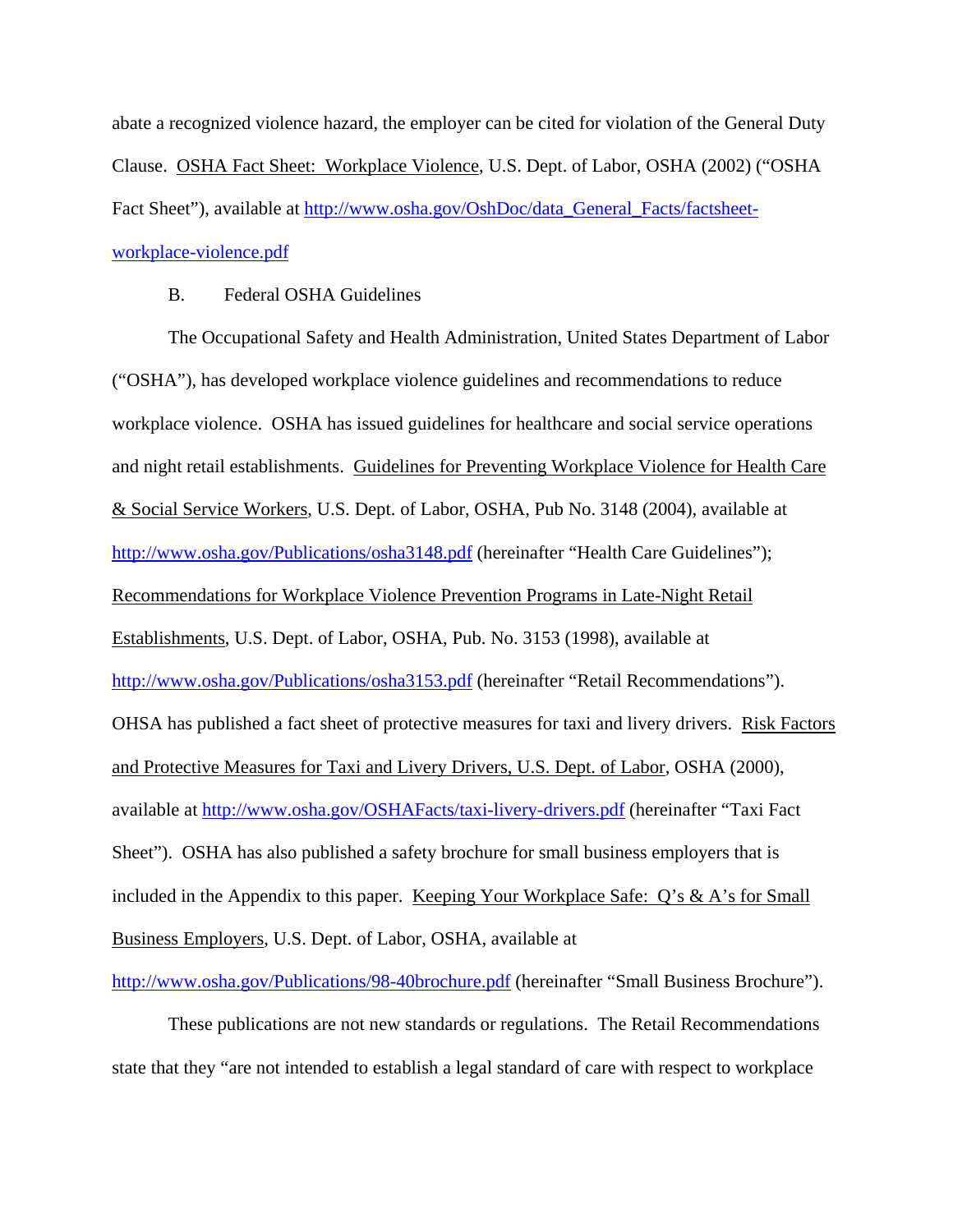violence." Retail Recommendations p. 2. The Health Care Guidelines state that they "are advisory in nature, informational in content and intended to help employers establish effective workplace violence prevention programs adapted to their specific worksites." Health Care Guidelines p. 3. The Taxi Fact Sheet also states that it is "advisory in nature and informational in contend." Taxi Fact Sheet p. 2. According to these publications, an employer's failure to implement the guidelines "is not evidence of a violation" and "is not in itself a violation" of the General Duty Clause of the OSH Act. Health Care Guidelines p. 3; Retain Recommendations p. 2; Taxi Fact Sheet p. 2. However, the Health Care Guidelines state that "employers can be cited for violating the General Duty Clause if there is a recognized hazard of workplace violence in their establishments and they do nothing to prevent or abate it." Health Care Guidelines p. 3. Therefore, while these guidelines are not mandatory, they provide a variety of tools that may useful to both employers and employees in preventing injury and death from violence in the workplace.

 The Health Care Guidelines and Retail Recommendations set forth five main components of an effective violence prevention program: (1) management commitment and employee involvement, (2) worksite analysis, (3) hazard prevention and control, (4) safety and health training, and (5) program evaluation. Health Care Guidelines p. 9; Retail Recommendations p. 2.

 Management commitment and employee involvement are critical elements of an effective program for workplace violence prevention. The guidelines recommend that management and employees work together in the structure and operation of the program, perhaps through a team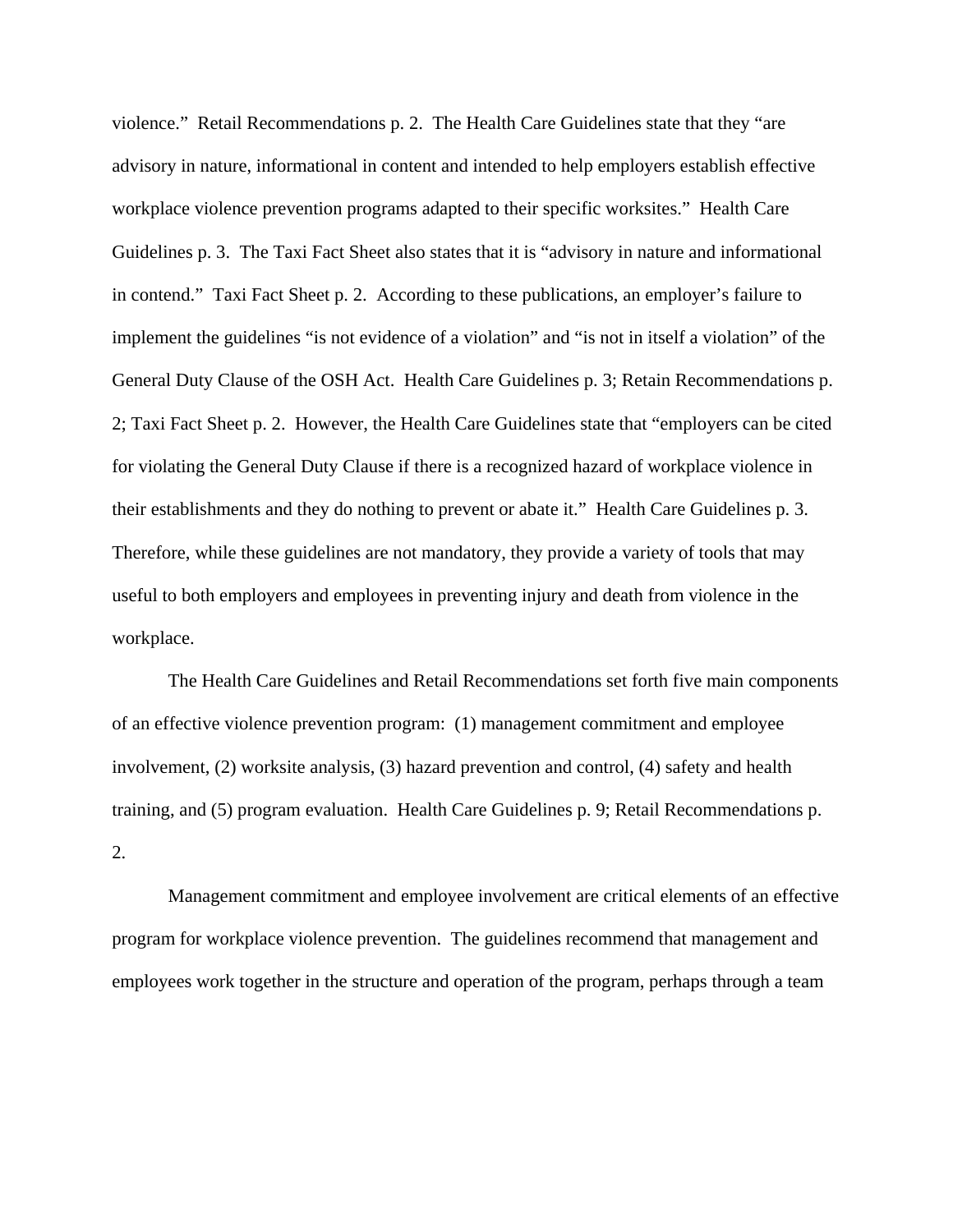or committee approach.<sup>[3](#page-11-0)</sup> Health Care Guidelines p. 9; Retail Recommendations p. 3. Management commitment to violence prevention, including the endorsement and visible involvement of top management, is essential to ensure a successful program. The guidelines state that this commitment should include assigning responsibility for the program to ensure managers and employees understand their obligations, providing authority and resources to all responsible parties, and holding responsible parties accountable for their performance. Health Care Guidelines p. 10; Retail Recommendations p. 3. According to the guidelines, employee involvement may include reporting violent incidents, offering suggestions about safety and security issues, participate in security inspections, and participate in training programs that cover techniques to recognize escalating agitation, assaultive behavior, or criminal intent, and discuss appropriate responses. Health Care Guidelines p. 11; Retail Recommendations p. 3.

 The second step is a worksite analysis, which involves a thorough review of the workplace to identify existing or potential hazards for workplace violence. The recommended program for worksite analysis may include reviewing past experiences and records, such as medical, safety, workers' compensation, and insurance records and OSHA Form 300 logs, to pinpoint instances of workplace violence, trace trends, and establish a baseline for measuring improvement. Health Care Guidelines p. 12; Retail Recommendations p. 3. Using an employee questionnaire or survey to gather employees' ideas on the potential for violence and the need for improved security measures is also recommended. Health Care Guidelines p. 12. A final recommendation involves conducting an initial thorough analysis of the workplace to identify hazards that could lead to violence and following up with periodic safety audits to review

<span id="page-11-0"></span><sup>&</sup>lt;sup>3</sup> The guidelines also recognize that employers must be careful to comply with the applicable provisions of the National Labor Relations Act, 29 U.S. C. § 158(a)(2), which may limit the form and structure of employee involvement.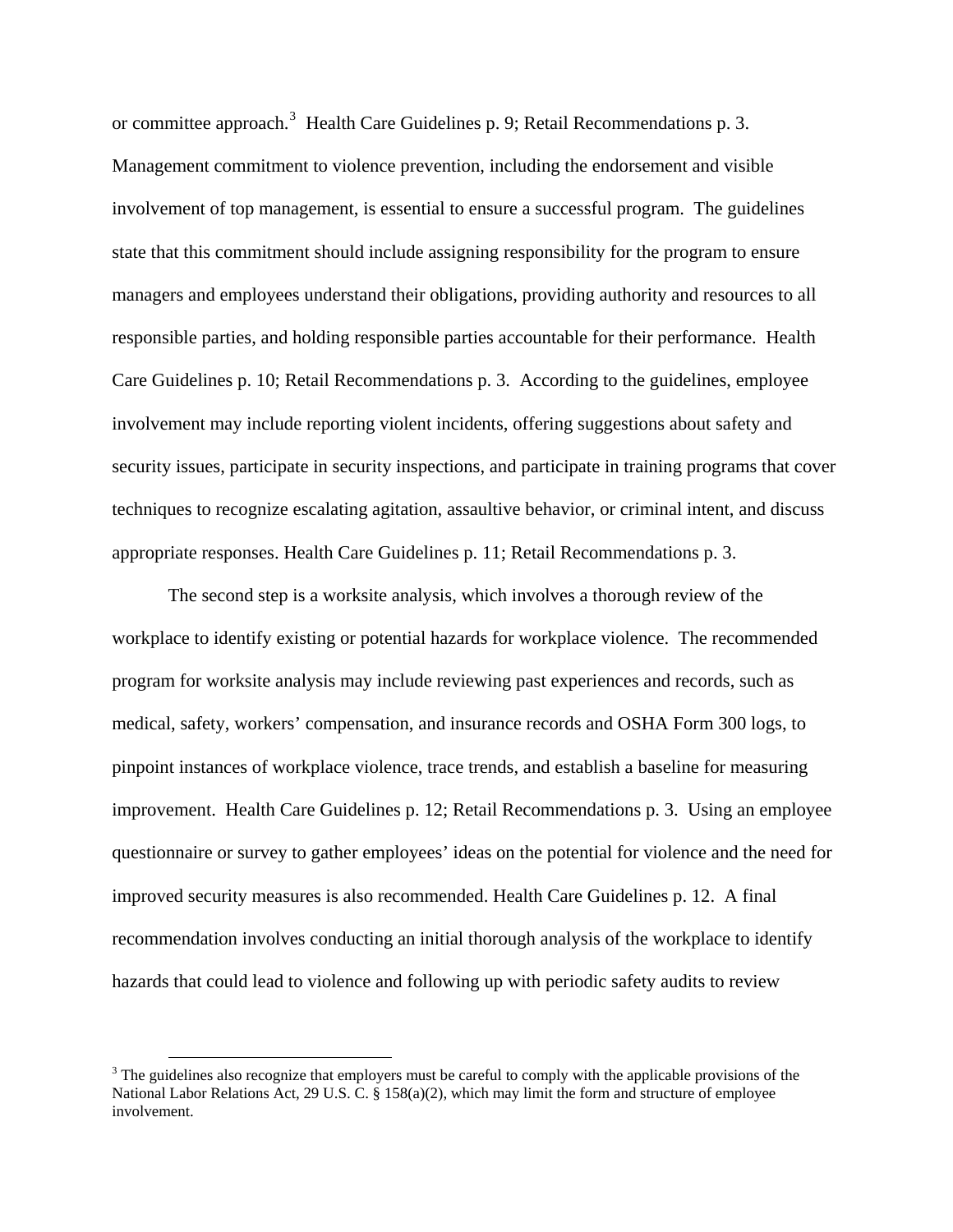hazards and the effectiveness of implemented security measures. Health Care Guidelines p. 13; Retail Recommendations pp. 5-6.

 After identifying violence hazards, the next step is to design measures to control or prevent the identified hazards. Physical changes in the workplace can reduce hazards, such as installing alarm systems, providing metal detectors, using video surveillance equipment, locking doors, and improving lighting. Health Care Guidelines pp. 14-15; Retail Recommendations pp. 6-7. Some options for changing work practices include requiring employees to report assaults or threats, prohibiting employees from working alone, using a "buddy system," establishing a list of restricted visitors, and ensuring that adequate and properly trained staff are available. Health Care Guidelines pp. 15-18; Retail Recommendations p. 7. If violence does occur, post-incident response and evaluation are essential in preventing future incidents. Injured staff should receive prompt medical treatment and other assistance such as trauma-crisis counseling or criticalincident stress debriefing. Health Care Guidelines pp. 18-19; Retail Recommendations pp. 7-8. OSHA has published an example policy for assaulted and/or battered employees that may be used or modified by employers. Assaulted and/or Battered Employee Policy, U.S. Dept. of Labor, OSHA, available at [http://www.osha.gov/SLTC/etools/hospital/hazards/](http://www.osha.gov/SLTC/etools/hospital/hazards/workplaceviolence/employeepolicy.html) [workplaceviolence/employeepolicy.html.](http://www.osha.gov/SLTC/etools/hospital/hazards/workplaceviolence/employeepolicy.html)

 It is also important that everyone in the workplace receive proper safety and health training to ensure that they are aware of potential security hazards and the procedures to protect themselves and their co-workers. Topics may include management of assaultive behavior, professional assault-response training, police assault-avoidance programs, or personal safety training such as how to prevent and avoid assaults. Health Care Guidelines pp. 19-20; Retail Recommendations pp. 8-9.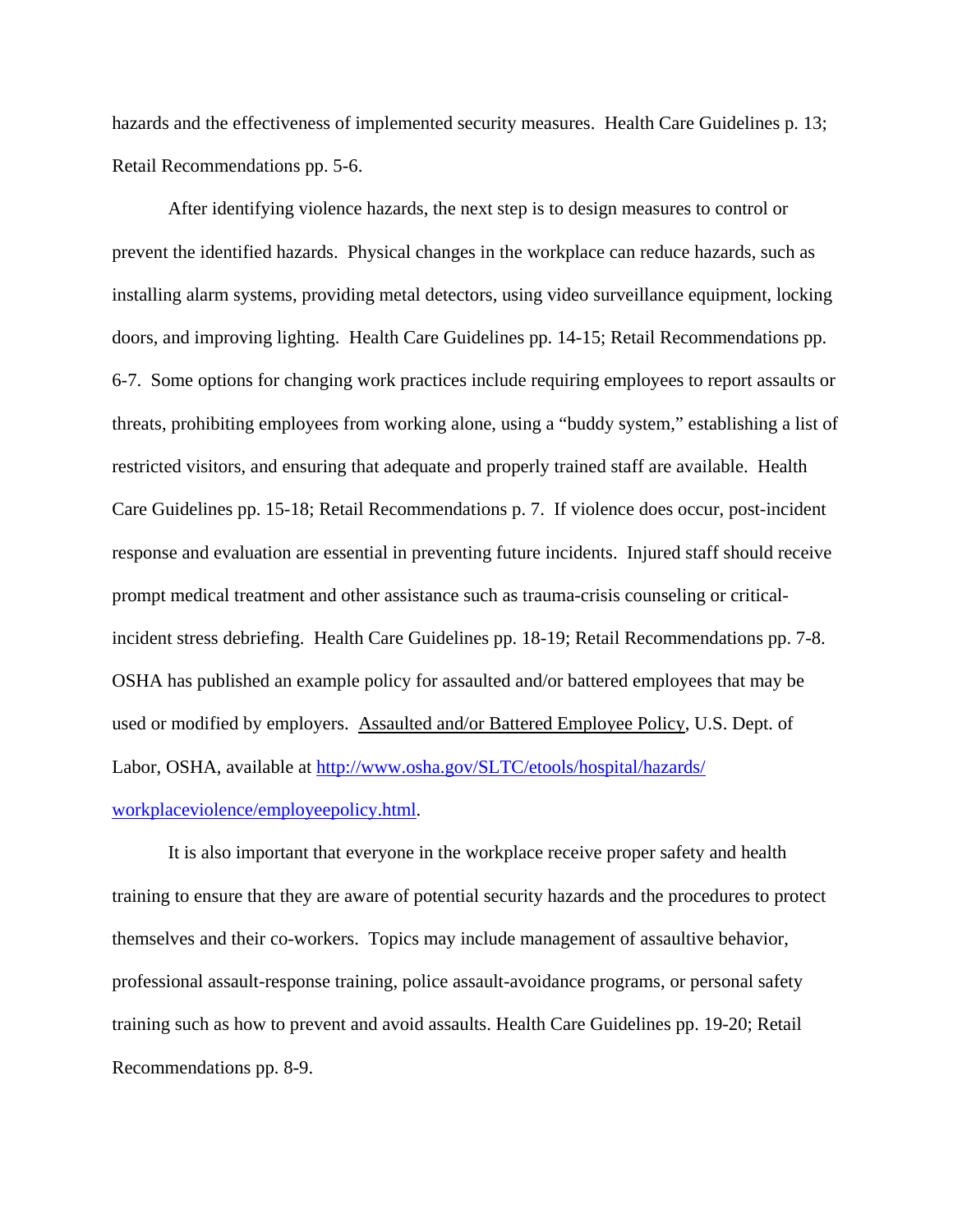Meticulous recordkeeping and periodic evaluation of the violence prevention program are necessary to determine its effectiveness and identify any deficiencies or changes that should be made. Health Care Guidelines pp. 21-24; Retail Recommendations p. 9. OSHA's voluntary guidelines offer a detailed framework to help employers protect their

employees from workplace violence.

C. North Carolina Requirements

 North Carolina has a general duty clause that is almost identical to the OSHA General Duty Clause. Section 95-129(1) of the North Carolina General Statutes states that "[e]ach employer shall furnish to each of his employees conditions of employment and a place of employment free from recognized hazards that are causing or are likely to cause death or serious injury or serious physical harm to his employees." N.C. Gen. Stat. § 95-129(1). "Employers who do not take reasonable steps to prevent or abate a recognized violence hazard in the workplace can be cited." Workplace Violence Fact Sheet, N.C. Dept. of Labor, Occupational Safety and Health Division, available at [http://www.nclabor.com/Fact%20Sheets/WPV.pdf.](http://www.nclabor.com/Fact%20Sheets/WPV.pdf)

 The NCDOL has adopted a Workplace Violence Fact Sheet that mirrors the OSHA Fact Sheet. The fact sheet briefly discusses workplace violence, provides guidance for protecting employees, and sets forth recommendations for employers following an incident of workplace violence. Id. The NCDOL also maintains videos and DVDs on workplace violence that are available to North Carolina businesses and organizations. [http://www.nclabor.com/lib/](http://www.nclabor.com/lib/avlist.htm#WORKPLACE%20VIOLENCE) [avlist.htm#WORKPLACE%20VIOLENCE](http://www.nclabor.com/lib/avlist.htm#WORKPLACE%20VIOLENCE).

 The North Carolina Office of State Personnel has developed a workplace violence policy for State employees that is available at [http://www.osp.state.nc.us/manuals/manual99/](http://www.osp.state.nc.us/manuals/manual99/workplvi.pdf) [workplvi.pdf](http://www.osp.state.nc.us/manuals/manual99/workplvi.pdf).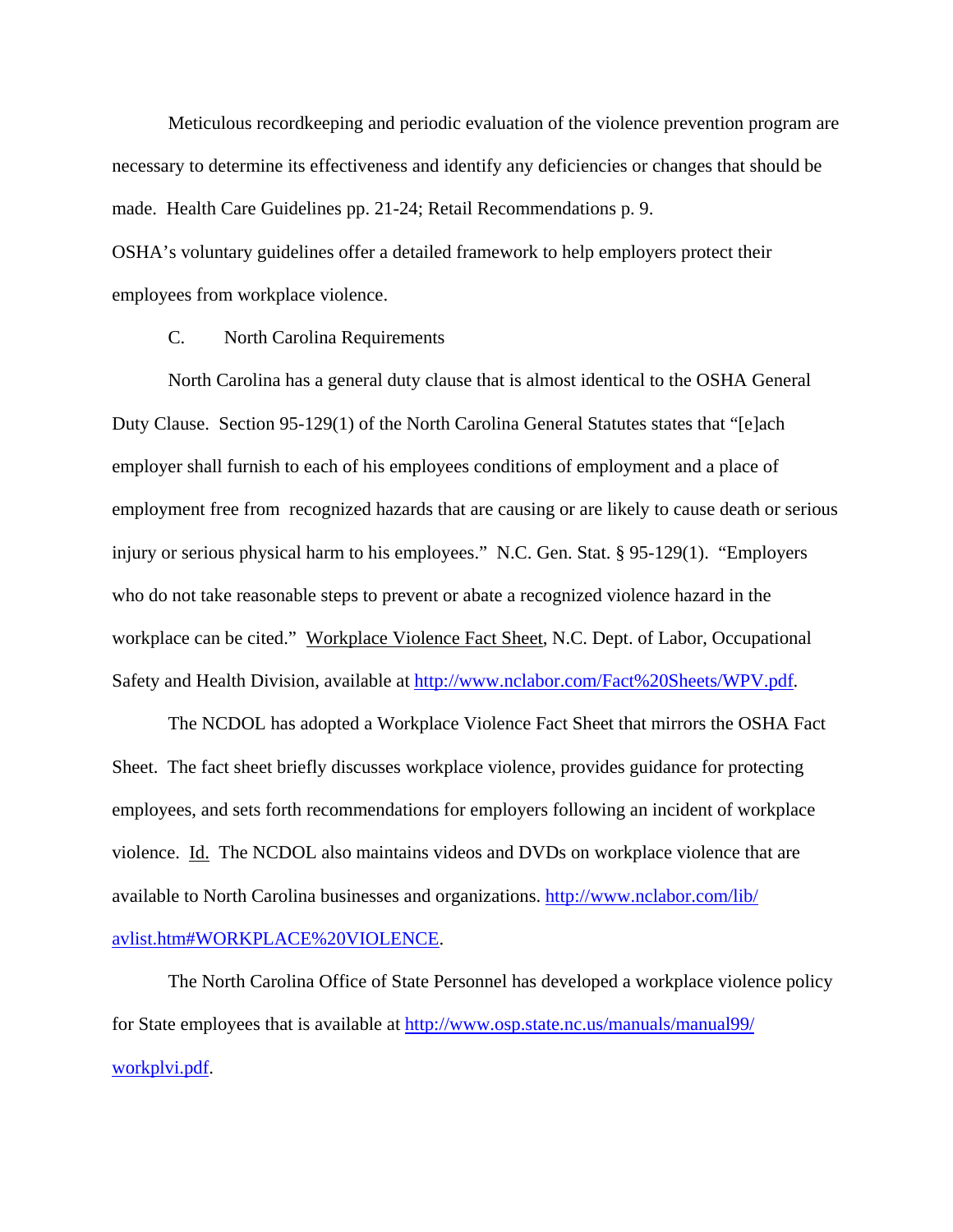To address problems of violence and provide a measure of protection for workers, the State of North Carolina enacted the Workplace Violence Prevention Act in 2004, N.C. Gen. Stat. §§ 95-260 – 95-271. The Workplace Violence Prevention Act allows employers to pursue certain legal remedies to help protect their employees from harm and ensure a safe workplace. In addition, it prohibits employment discrimination or retaliation against employees who must miss work as a result of domestic violence or other harassment.

 An employer may file a civil action for a no-contact order in district court "by an employer on behalf of an employee who has suffered unlawful conduct from any individual that can reasonably be construed to be carried out, or to have been carried out, at the employee's workplace." N.C. Gen. Stat. § 95-261. "Unlawful conduct" is defined intentionally causing or attempting to cause bodily injury to the employee, willfully following or harassing the employee on more than one occasion with the intent to place the employee in reasonable fear for his or her safety, or willfully threatening to physically injure the employee. Id. § 95-260. The employer must consult with the affected employee before seeking the civil no-contact order to "determine whether any safety concerns exist in relation to the employee's participation in the process." Id. § 95-261. If the employee is unwilling to participate or consent in the process, the employer may not take disciplinary action against the employee. Id.

 If the court finds that the employee has suffered unlawful contact, it will issue either a temporary or permanent no-contact order. Id. § 95-264. Temporary orders may not remain in effect for more than 10 days, and permanent orders may not remain in effect for more than one year. Id. § 95-267. The court has discretion to use the order to prevent further harassment of, or contact with, the affected employee at the employer's workplace. Id. § 95-264. Violations of the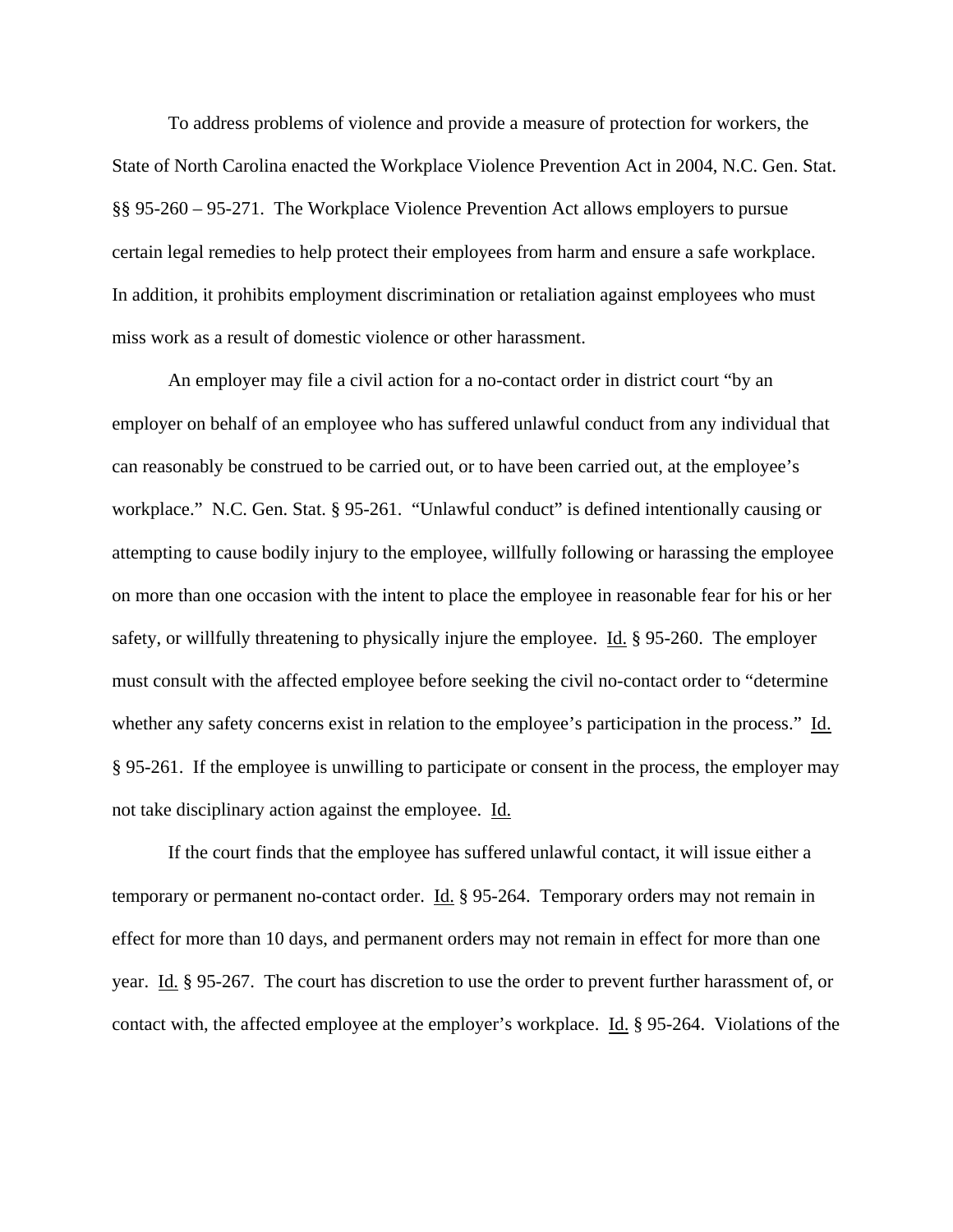no-contact order will be considered contempt of court and are punishable by fines or imprisonment. Id. §§ 95-264, 95-269.

 In addition to the no-contact order provisions, the Workplace Violence Prevention Act also protects victims of unlawful contact from employment discrimination. An employer may not discharge, demote, deny a promotion to, or discipline an employee because the employee took reasonable time off from work to seek a protective order related to domestic violence under Chapter 50B of the North Carolina General Statutes or a civil no-contact order under Chapter 50C of the North Carolina General Statutes. An employee who is absent from the workplace must still follow the employer's normal time-off policy or procedure, unless an emergency prevents the employee from doing so. Only N.C. Gen. Stat. § 95-270 is enforceable by the NCDOL. Id. § 95-270.

#### B. Workplace Violence Risk Factors

 No "profile" or litmus test exists to evaluate the type of employee or third-party who might commit violence in the workplace. However, it is important for employers and employees to remain alert to problematic behavior that could point to possible violence. The Federal Bureau of Investigation has published a workplace violence manual that sets forth various risk factors at times associated with potential violence, which include: personality conflicts, a mishandled termination or other disciplinary action, bringing weapons onto a work site, drug or alcohol use on the job, a grudge over a grievance, breakup of a marriage or romantic relationship, other family conflicts, financial or legal problems, or emotional disturbance. Workplace Violence: Issues in Responses, FBI, available at [http://www.fbi.gov/publications](http://www.fbi.gov/publications/violence.pdf) [/violence.pdf.](http://www.fbi.gov/publications/violence.pdf) Other problematic behavior can include: increasing belligerence; specific threats; hypersensitivity to criticism; recent acquisition/fascination with weapons; apparent obsession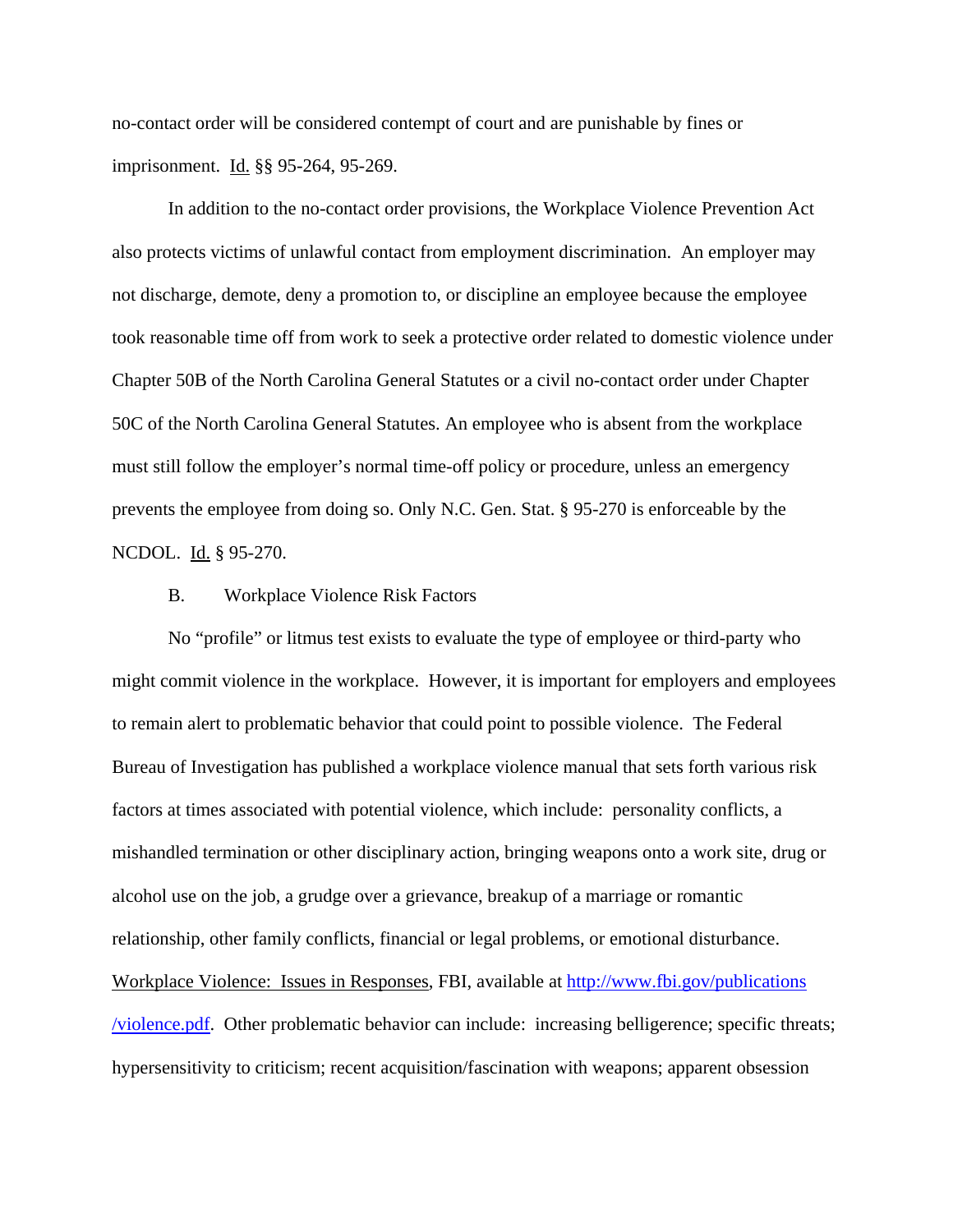with a supervisor, employee, or grievance; preoccupation with violent themes; interest in recently publicized violent events; and outbursts of anger. Id.

#### **IV. Remedies Available for Workplace Injury**

 Injured workers should always be fully informed of their rights under their state's workers' compensation scheme. Even in simple cases, care must be taken to ensure that workers receive the indemnity, disability, and medical benefits that they are owed under the law. A review of workers' compensation is beyond the scope of this paper, but a general summary of North Carolina workers' compensation law is included in the Appendix to this paper. There is one point worth emphasizing here.

 Although workers' compensation will preempt almost all tort claims against the employer, other possible claims should be considered. First, suits against third parties, such as for products liability, are not precluded. Second, torts for intentional conduct that is substantially certain to cause serious injury or death, including willful safety violations, can be pursued. See, e.g., Woodson v. Rowland, 329 N.C. 330 (1991) (allowing tort claims when employee was directed to work in a trench that was very likely to, and did in fact, cave in); Gulden v. Crown Zellerbach Corp., 890 F.2d 195, 196-97 (9th Cir. 1989) (allowing tort action under Oregon law when employees alleged that employer intended to injure them when it ordered them to clean up a PCB spill without protective clothing). Finally, most states protect workers from being retaliated against because they file workers' compensation claims.

 Seriously injured workers may also qualify for protection under the Americans with Disabilities Act (ADA), which prohibits discrimination in employment against workers with physical or mental disabilities. Under the ADA, a worker must be a "qualified person with a disability." 42 U.S.C. § 12112(a); Sutton v. United Air Lines, 527 U.S. 471, 477 (1998). A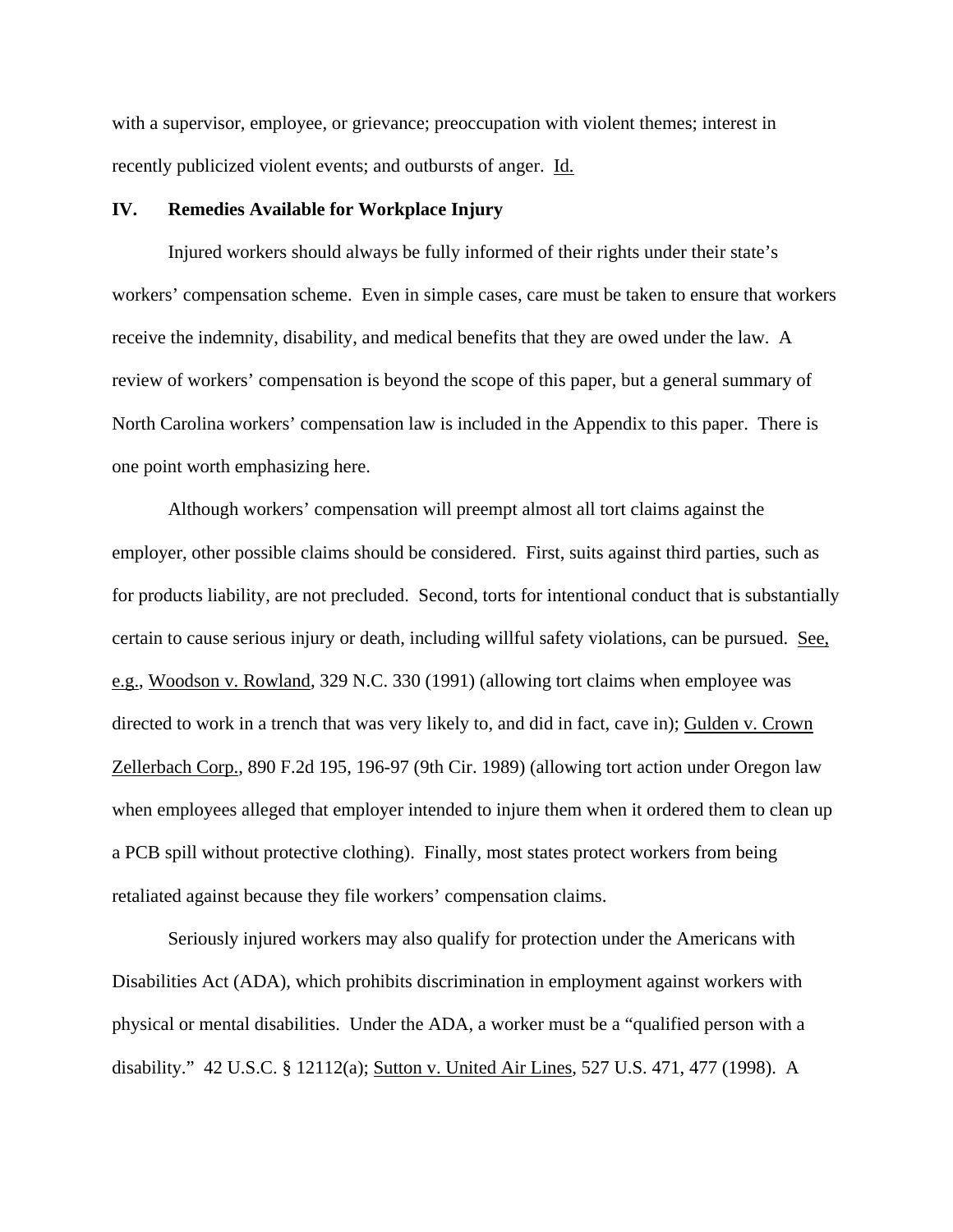disability is a long-term physical or mental impairment that "substantially limits" a "major life activity." 42 U.S.C. § 12102(2)(A). If this standard is met, an employer cannot discharge the worker based on her injury if she is "qualified" for the position, i.e. she can perform the "essential functions" of the job "with or without reasonable accommodation." Id. § 12111(8); Sutton, 527 U.S. at 478. Workers are also covered if they are "regarded as" disabled by their employer, even if they are not actually disabled. Id. § 12102(2)(C).

 Injured workers should also utilize the FMLA if they need to take leave due to an injury. The FMLA entitles qualifying employees to take up to twelve weeks of unpaid leave, without fear of termination, when the leave is taken for, *inter alia*, "a serious health condition that makes the employee unable to perform the functions of the position of such employee." 29 U.S.C. §§  $2612(a)(1)(D)$ ,  $2614(a)(1)$ . A "serious health condition" is "an illness, injury, impairment, or physical or mental condition that involves  $- (A)$  inpatient care in a hospital, hospice, or residential medical care facility; or (B) continuing treatment by a health care provider." Id. § 2611(11). Qualifying employees who return to work within that twelve-week period are entitled to be reinstated to their previous position, or "to an equivalent position with equivalent employment benefits, pay, and other terms and conditions of employment." Id.  $\S$  2614(a)(1).

 There are types of claims available under the FMLA: the interference theory, pursuant to 29 U.S.C. § 2615(a)(1), and the retaliation theory, pursuant to 29 U.S.C. § 2615(a)(2). Edgar v. JAC Prods., Inc., 443 F.3d 501, 507 (6th Cir. 2006). For interference claims, "the issue is simply whether the employer provided its employee the entitlements set forth in the FMLA – for example, a twelve-week leave or reinstatement after taking a medical leave." Id. If the employer fails to provide the required benefits, its reasons for doing are irrelevant. Id. In